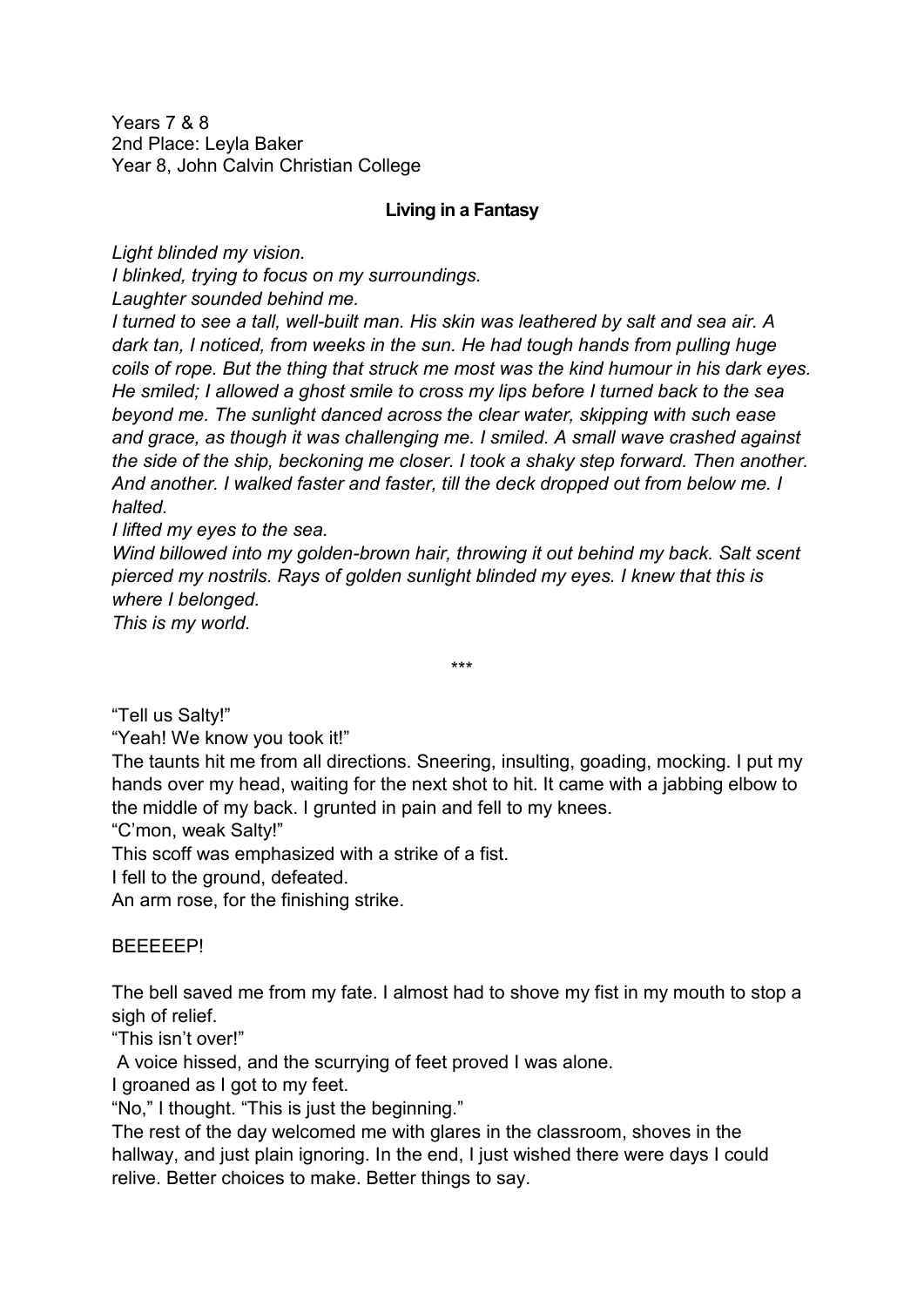\*\*\*

The first day of middle school was exciting, even though I was at a new place, I had done this before, and I knew that there would be other kids who were new as well. Primary school sucked. And I knew that middle school had to be better. I was wrong.

I didn't notice right away. It started pretty normal. Everyone was nervous, so they didn't have time to pay attention to me. But one student did.

Becky was from my old school. She was mean, selfish and cruel. Everyone feared her. Everyone obeyed her. If you didn't fit with her standards, you didn't fit in at all. It was kill or be killed. Now with her in this school, it would repeat all the suffering and pain I had been through, part of me destroyed, and now she was here to do it again. Becky didn't care that there were teachers standing close to us. She walked right behind me and yanked with all her might on my braid. My head snapped back, tears stung my eyes; I shook my head angrily to clear them away.

"Aww . . . Look at the big baby!" she sneered, and giggled as she stalked away.

I trudged into class, unhappy . . . upset. And it was just my luck that I ended up sitting right next to Becky. During the attendance she pulled my hair, jabbed my arms, and kicked my shins. I pretended not to notice. Then a ridiculous thought hit me: What if I somehow got Becky to like me? I had to act cool! The next time she kicked me, she glanced at her companion, and they giggled, I giggled too. Becky glared at me.

"Shut up!" she whispered furiously.

Our next activity was to say to the whole class one thing about us. I thought of the perfect thing to say, something that would make Becky so surprised and astonished she would have to be my friend.

"My name is Inyanja, it means ocean in Kinyarwandan," I stated proudly. I glanced, I admit, hopefully back at Becky, seeing her reaction. It was nothing past her personality. She laughed. Right out, loud and clear. What's worse, the whole class joined in. They rolled in their seats, tears streaming down their faces. That's when the taunting began.

If I could, I would live every day in my own world. The wind, the sea, the sun. This world I understood. This world was the place where I could be who I wanted to be. But sometimes, fleeing to your own world will never solve any problems.

\*\*\*

*"Strange sail to the east!" The warning cry sounded out from the high perch on the mast. "Description!" I called briefly. "Strange design on the front . . . square sail . . . looks about 20 oars a side."*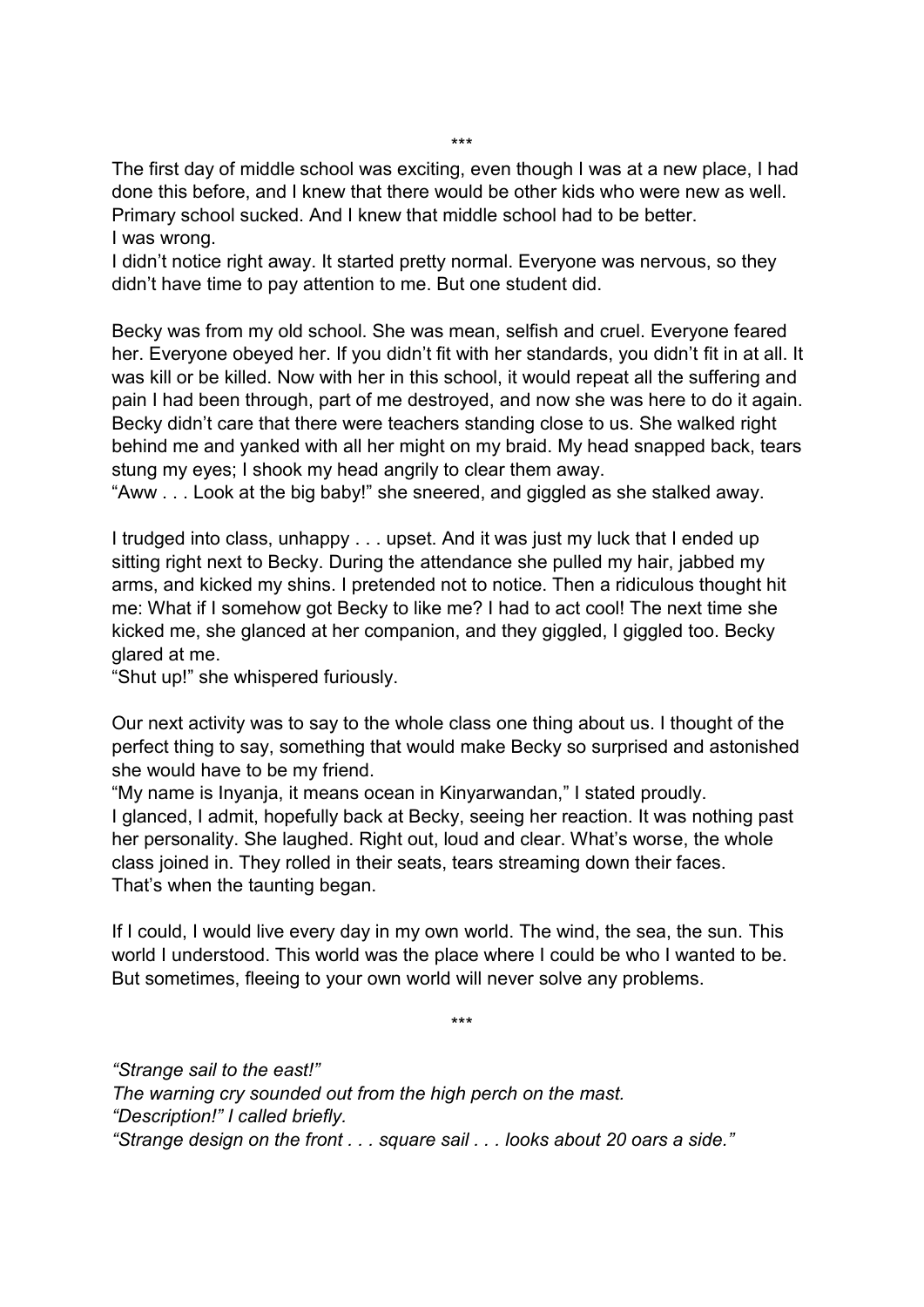*I calculated quickly. That meant 40 oarsmen, plus extra and the sails handlers. It was almost 90 people in all. I gritted my teeth. All too many. We couldn't afford to have a battle now, considering the odds.* 

*"It's the* Haai*!" The mast man called excitedly.* 

*The* Haai *was Becky's ship. She was brutal and dangerous. Her reputation went before her as fast as sails billowed. She was going to be a tough nut to crack.* 

\*\*\*

Days were long and lagged. School filled my days with despair and hopelessness. I knew that if I didn't do something soon then I was doomed. My ship would sink. My life would be ruined.

I couldn't stand for myself in this world. It couldn't be done. But if I lose in this world, I lose my world. My beautiful, friendly, amazing world. I could never live with that. But there was no way I could take a stand.

\*\*\*

"Hey Salty!"

Becky's voice sounded behind me as I opened my locker.

"We have something to tell you!" one of her minions said excitedly.

I ignored them and continued to dig through my locker.

"Listen to me NOW!" Becky slammed my locker shut, right onto my fingers.

I leapt back, yelping in pain. I glared at Becky with narrowed eyes. My hand was throbbing. The chance was before me.

I took it.

\*\*\*

*"Sail up!"*

*I* yelled orders to my crew. This was the moment. The time I'd take a stand. The time *I'd save my world. The time I'd fight back.*

*"Archers to port!"*

*They scrambled up, quickly leaping into position.*

*I narrowed my eyes, judging the distance between us and the* Haai*. As soon as the moment came I had to take it. It wasn't practice, it wasn't a game. It was war. "To starboard! To starboard!" I shrieked.*

*My ship, the* Voyajo*, cut smoothly to the side, easily out-manoeuvring the bigger, heavier* Haai*. If she tried to match the turn, the result would be fatal. She didn't.*

*Heart in my throat, I saw her slow and do a smooth, steady turn. Even though they had lost all their momentum, they were not going to fall for the death trap.*

*I swore under my breath. It was looking bad from my side of things. All the odds were stacked against us. All the chances I took had to be perfect. There was no room for error.*

*A strange and sudden thought hit me. Could it work?*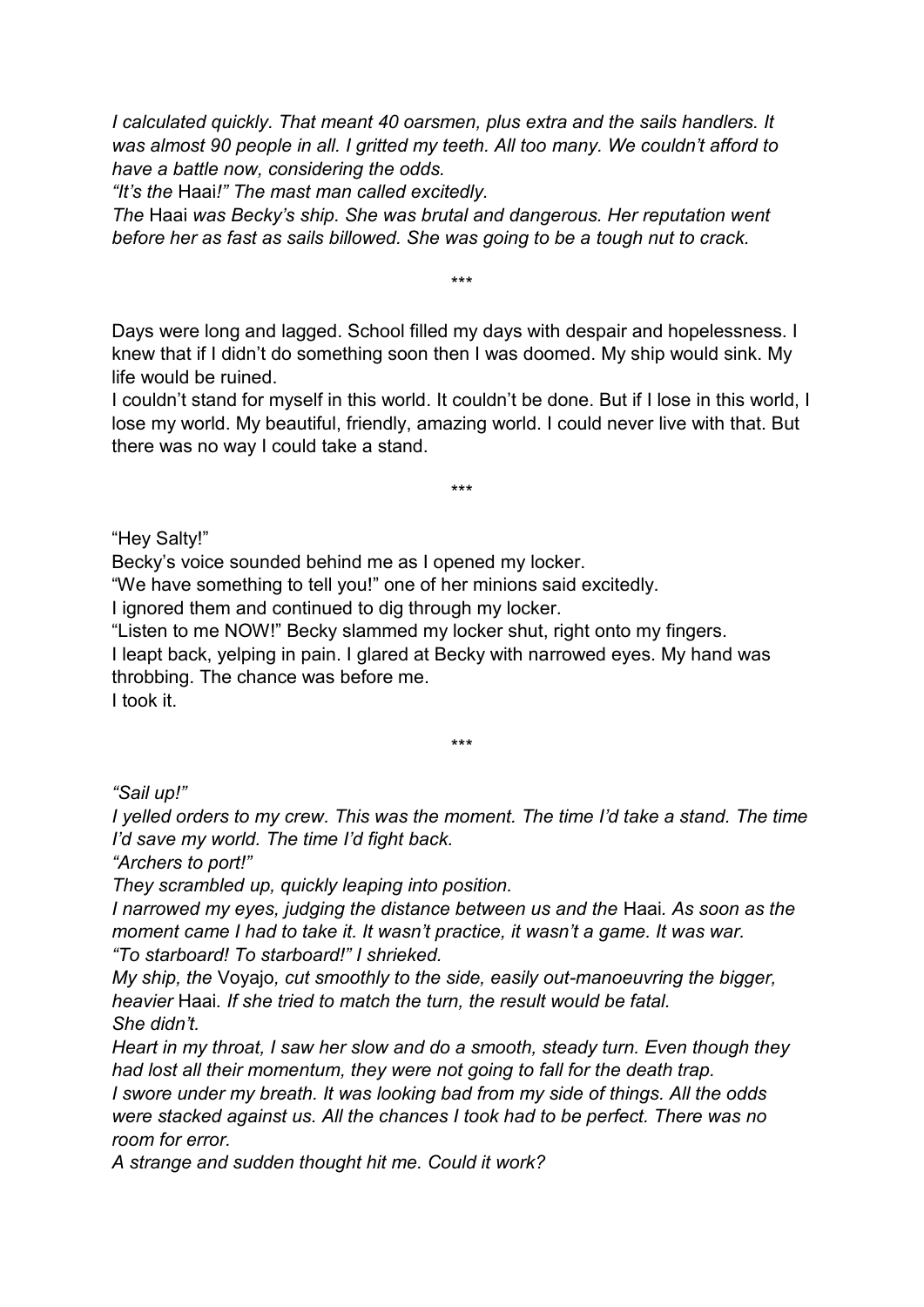*I swung the ship around 180 degrees, pointing her right straight into the path of the*  Haai*. Closer and closer, we were going head to head now, any moment and there would be a collision –*

*I yanked the steering oar to the side, pulling with all the strength I had. Desperation for keeping my perfect world. Hope that someday to stop being teased. Pain from all the blows I have received. Anger for allowing them to get control of me. Sadness for a broken part of me, never to be healed again.*

## *SMASH!*

*The* Haai*, trying to manoeuvre with the speed and agility of the* Voyajo*, came to an abrupt halt. A deadly crash came from its inner planks. The mast came down in a mighty crash, creating a gaping hole in the side of the ship. Sparkling sea water gushed hungrily into the ship, flooding everything and anything in its path. With an agonised groan, the ship went under. A huge bubble sealed its fate. I stared in shock and horror at the now empty spot where the* Haai *had stood. As bad as she was, no-one deserved a fate that ferocious.*

*Cheering sounded out from the rowing benches, spreading across the deck, till everyone was cheering and clapping. I stared at my delighted crew, then threw back my head and laughed.*

*The ocean laughed with me, sparkling and dancing. I knew I had done the right thing.* 

*I saved my world.*

Becky left me alone after the confrontation in the hallway. There were no more snide comments behind my back. No glares or sharp words. I started to be liked by my classmates, and slowly Becky lost popularity, more and more people realised how mean she was and stood up to her. In the end she moved to a private school, saying that they had way better education, and only rich people went there. I think the truth is that she was just scared of us, and hated the fact that she wasn't popular. I survived, and slowly middle school got better.

\*\*\*

*Wind billowed into the sail, shooting the ship forward like an arrow leaving a bow. I laughed with exhilaration, feeling the wind whip past my face and hearing the water splash onto the deck.*

\*\*\*

*I ran to the bow of the ship, stepping easily over thick coils of rope, bounding around the busy crew. I threw my voice into the sea beyond me. Spreading out my arms, I closed my eyes in pleasure as the sun's warm rays engulfed me. This was the freedom I yearned for. The years of pain I had endured, was easily forgotten. This was true freedom. I turned back –*